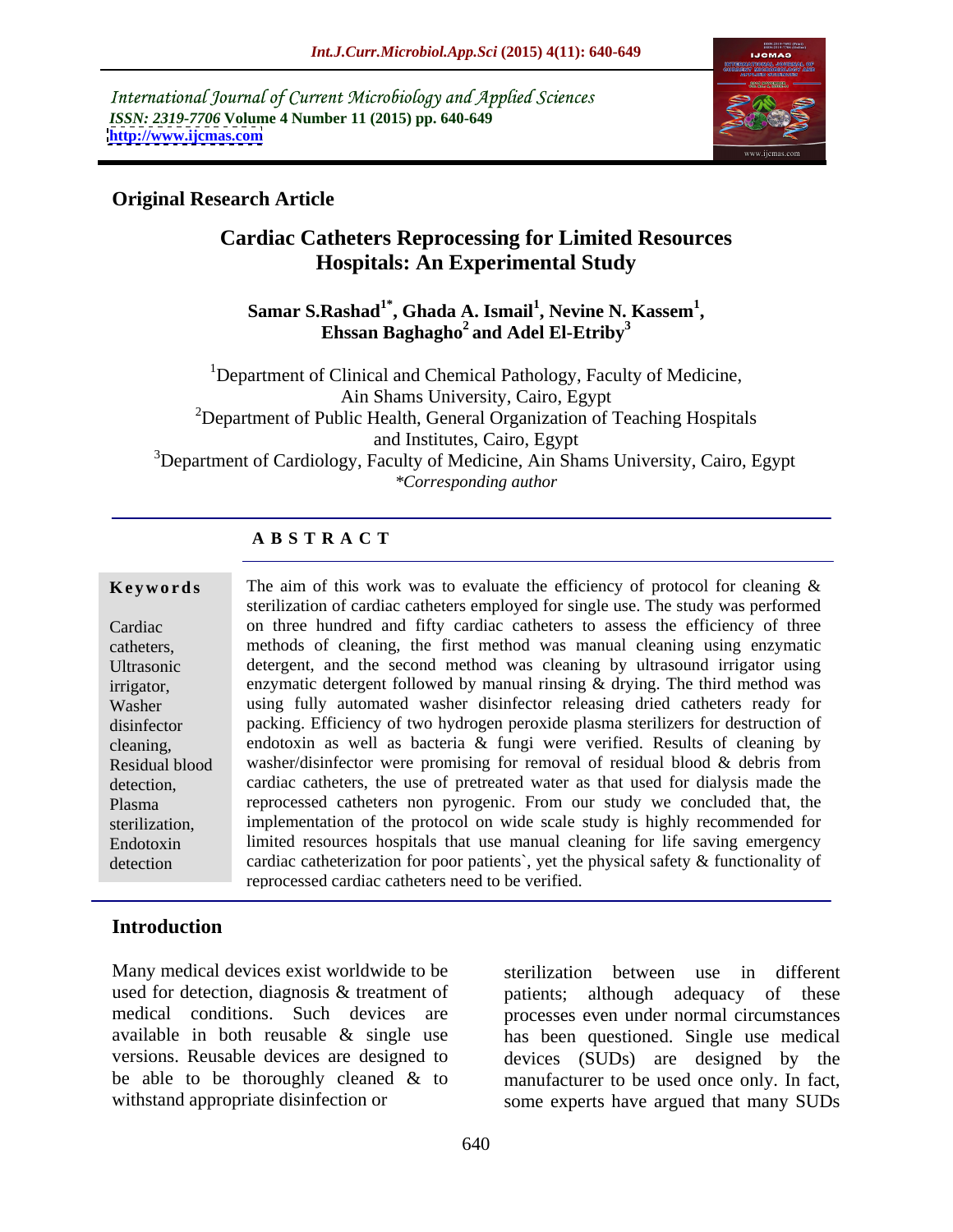are identical to the reusable version & the FDA requirements (Compliance Policy single use designation is a marketing choice. Guide, 2010). Based on the expense of SUDs, the environmental impact of their disposal, and In USA in 2007, nearly 45% of hospitals the perception that some of them may be had agreements with third-party

As a cost saving measure, many hospitals functional reliability, cost/ effectiveness & to reduce medical waste by more than 50% legal issues. Patients are not subjected to infections with rigorous cleaning & proper al., which estimates savings made in catheters to be up to  $\epsilon$ 20 million per year. bacterial growth in residual moisture. The 15 years' experience with the Sterilization by steam or ethylene oxide does reprocessing of cardiology medical devices not destroy these lipopolysaccharides in Germany clearly shows the substantial professional reprocessing. With an average of five reprocessing cycles per device, Registered Nurses (AORN, 2006). obtained (Bracklo and Marczak, 2012). The multiple severe reaction, organ failure &

Administration (FDA) has issued multiple inflammation, coagulation, thrombosis  $\&$ guidance documents setting forth its current acute disseminated intravascular thinking on applicability of legal & coagulation, which deplete platelets & SUDs. If reuse is to take place, there must be written guidelines & procedures for cleaning & sterilization and appropriate documentation of these processes whenever efficiency of protocol for cleaning & they occur. Therefore, the FDA expects that sterilization of cardiac catheters employed the reprocessors of SUDs should be able to demonstrate that: 1- the device can be adequately cleaned & disinfected or **Material and Methods** sterilized, 2- the physical characteristics or quality of the device will not be adversely The study was performed on 350cardiac affected by these processes and, 3- the device continues to comply with applicable diameter 1.9 mm, length 73&87cm) in the

Guide, 2010).

safely reused on different patients, reprocessing companies, a number that internationally many healthcare institutions increased to 70% in 2008 after the economic have decided to reuse SUDs (Alfa, 2000). The recession. Most of the reprocessed medical worldwide are reusing & reprocessing were not only becoming an environmental disposable cardiac catheters. The relevant concern, but its management also costs a issues identified were: risk of infection, huge amount. Reprocessing was guaranteed In USA in 2007, nearly 45% of hospitals had agreements with third-party devices were reused under FDA surveillance by reprocessing companies. Medical devices to reduce medical waste by more than 50% for a hospital per year (Moduga, 2010).

sterilization. The 2002 study by Ischinger et Catheters processed in hospitals are easily Germany from reprocessing balloon lipopolysaccharides from tap water or from economic benefits that can be made through destroyed by hydrogen peroxide gas plasma saving of around 50% per cycle can be Endotoxin is toxic to the body & can cause The United States Food & Drug migration, histamine release, vasodilatation, regulatory requirements to reprocessed various clotting factors & result in internal contaminated with fever producing bacterial growth in residual moisture.<br>Sterilization by steam or ethylene oxide does not destroy these lipopolysaccharides (Kundsin and Walter 2001). But can be sterilization (Association of Perioperative Registered Nurses (AORN, 2006). multiple severe reaction, organ failure & even death. Reactions include lymphocyte inflammation, coagulation, thrombosis  $\&$ acute disseminated intravascular coagulation, which deplete platelets & bleeding (Todar, 2008).

> The aim of this work was to evaluate the for single use.

# **Material and Methods**

catheters (Amplatzcatheter, French size: 6F,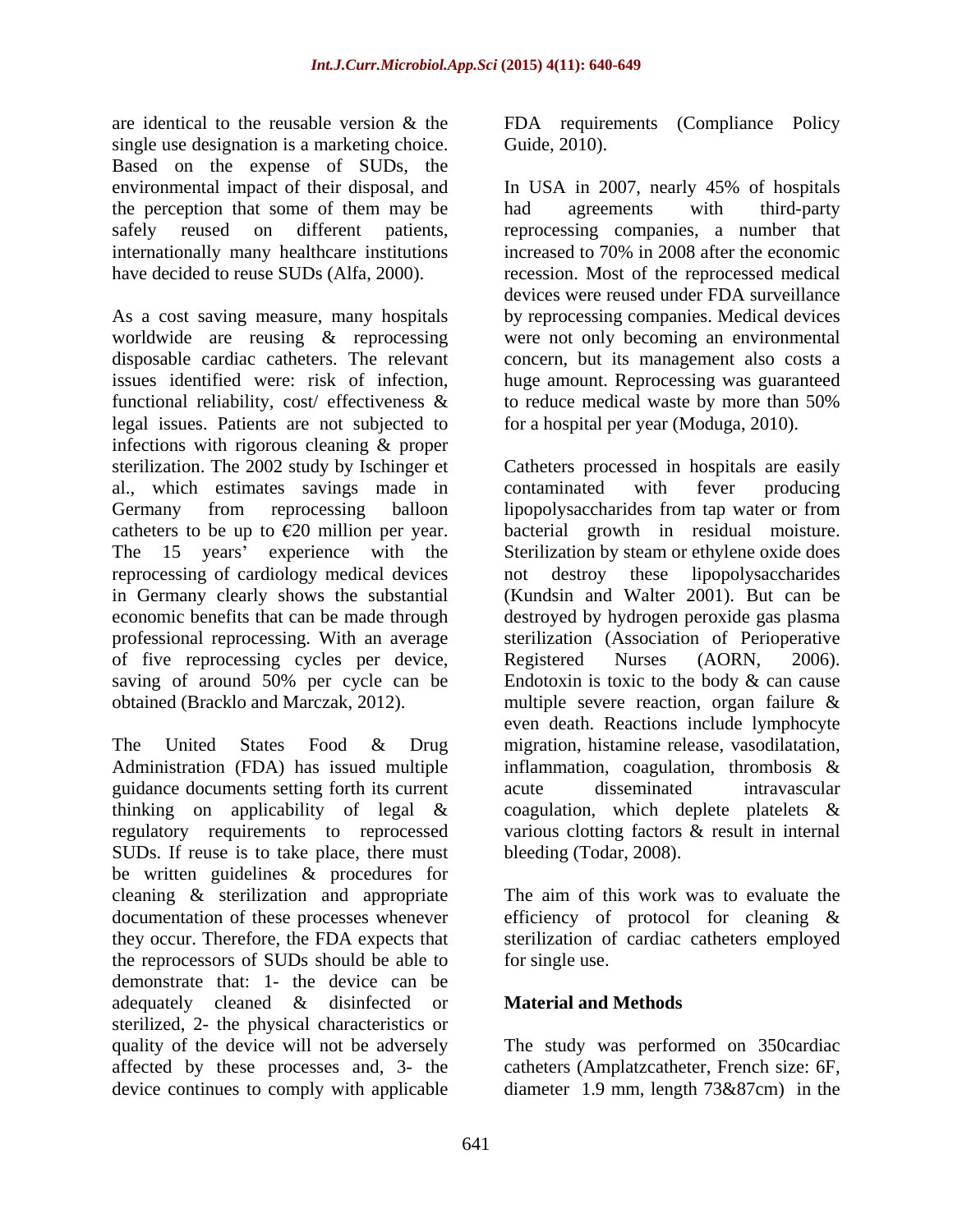period from April to July 2013, March to **Manual cleaning** September 2014.Catheters were collected Cardiology Department in Ain Shams University Hospital. Laboratory tests were

(Behringstrasse,Germany) as a reference

Catheters were randomly selected from devices used for first time; after ruling out catheters according to the following

\*Cardiac catheters used for patients positive C ((HCV antibody positive)  $\&$  or HIV ensures that the insides were scrubbed  $\&$ 

**\*\***Catheters showing change in size or shape, corrosion, surface cracking or pitting, and explision and solution or ganic matter thus

Immediately after cardiac catheter was used,  $60^{\circ}$ C). 2-3 ml of saline or water was injected inside in leak proof container & transported to the

Two to three ml of air was injected inside each catheter using blower gun to avoid dilution of cleansing solution.

## **Manual cleaning**

from Cardiac Catheter Laboratory in One hundred catheters (group 1) were done in cardiac catheter reprocessing area, (Anios, France) for 20-60 minutes & the confirmatory tests were done in outer surface was cleaned with soft brush Bioservice Scientific Laboratories then the inside was cleansed by repeated laboratory. insertion of guidewire to assure complete **Specimen Collection Collection Collection Collection Collection Collection Collection Collection Collection Collection Collection Collection Collection Collection Collection Collection Coll** completely immersed in diluted enzymatic cleanser (Aniosyme 50 ml/ 1 litre water) injection of enzymatic cleanser with clearance of any debris or blood clots then immersion & injection several times.

## **Ultrasonic irrigator cleaning**

Exclusion criteria One hundred cardiac catheters (group 2) for hepatitis B (HBsAg positive), Hepatitis (CPE) (Medisafe, UK). The ultrasonicator antibody positive).They are destructed as per flushed as well as the outside. By connecting department policy. the catheter to the irrigation flush port, the swelling, increased brittleness, rigidity, providing an efficient cleaning process flattening or blunting of the tip, presence of (Alex, 2010). The US irrigator used 3 E weak spots, wear between moving parts & ZYME (a combination of three high resistance to insertion of guide wire or to the performance enzymes; which digested all flow of liquid medium (Spanton, 1997). residues & deposits normally found on **Prewash step** examples the proteins, the proteins, the lipids, carbohydrates and the proteins of the step of the step of the step of the step of the step of the step of the step of the step of the step of the step of the were cleaned inside US irrigator PC plus system with cannulated pulse enhancement ensures that the insides were scrubbed & sonically charged jet of fluid was directed along the inside of the catheter lumen &dislodged all organic matter thus invasive instruments & devices including proteins, lipids, carbohydrates &mucopolysaccharides at temperature 40-  $60^{\circ}$ C).

its lumen then immersed in water or saline Quality control: Cycle number, time, cleaning room. & sonic status were monitored & recorded. **Cleaning step** rinsing by filtered water several times by washing temperature, washing/ flush status The washed catheter was then subjected to repeated injection & suction to ensure complete removal of the detergent.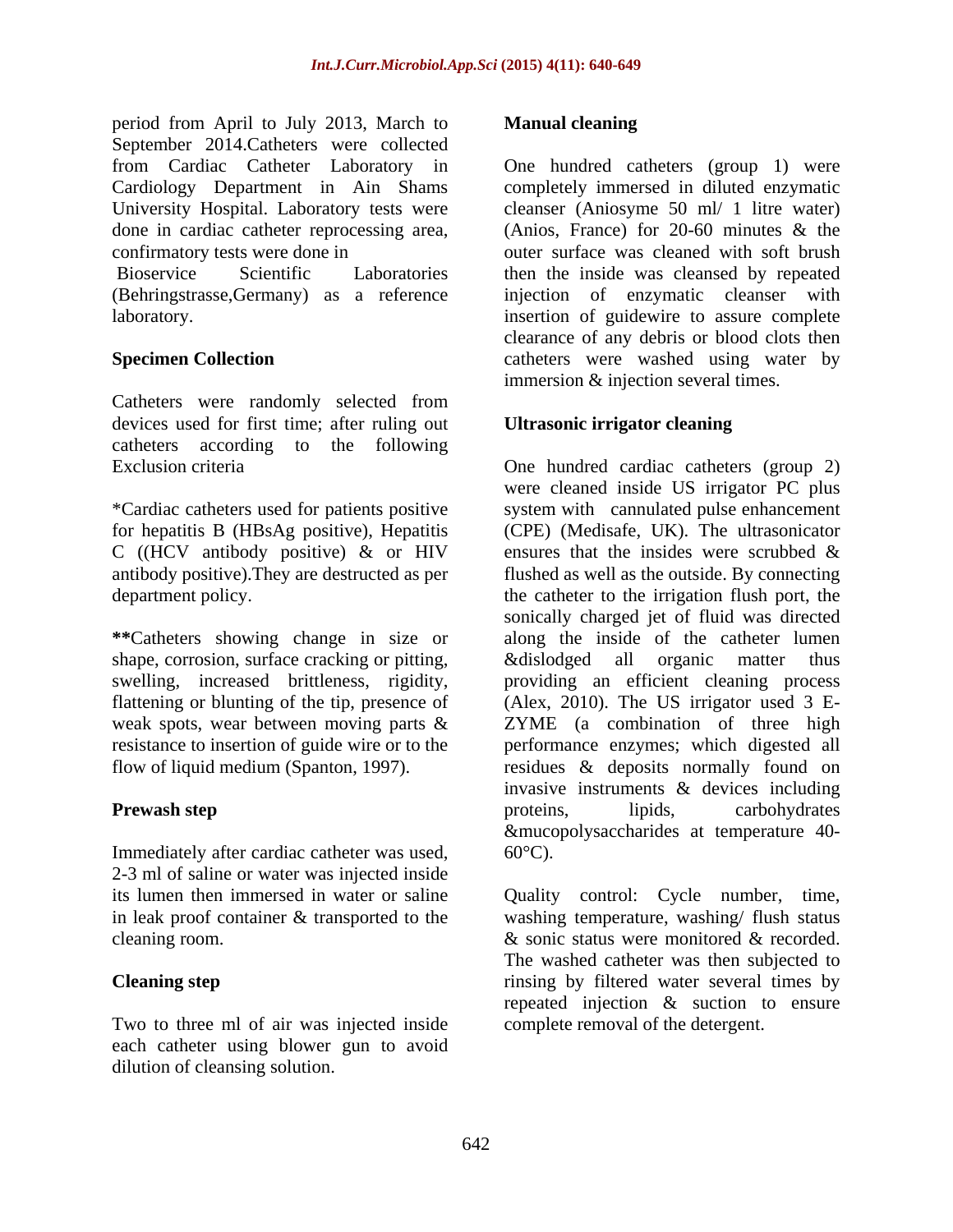### **Washer-Disinfector Cleaning**

(group 3) were inserted into the ports of washer disinfector (Laoken, China) a temperature Plasma Sterilizer (model: washer was attached to filtered water source Plasma Sterilizer (Laoken Plasma while the other 50 (group 3b) the washer Sterilizer). Both were approved for was attached to a source of dialysis water. Seterilization of metal, non-metal heat &

Using air compressor gun, for catheters of every cycle. groups 1 and 2.

All 350 catheters were subjected to the **endotoxin detection** following steps:

feasibility of its reuse regarding changes in

### **Check for cleaning procedure**

detection of human blood hemoglobin with media). the aid of extraction buffer.

### **Packaging**

Using sealing machine; Speedy-seal 12 (Unident Co, Anios laboratories, France),

### **Sterilization**

One hundred & fifty cardiac catheters Two hundred cardiac catheters of groups complete automated washer, rinsing and HMTS-80). One hundred & fifty cardiac drying system. One hundred (group 3a) the catheter of group 3 were sterilized by using **Drying step** endoscopes. Biological indicator together 1&2 were sterilized by using low temperature Plasma Sterilizer (model: Plasma Sterilizer (Laoken Plasma Sterilizer). Both were approved for sterilization of metal, non-metal heat & pressure sensitive devices &flexible with QC on instrument were used to check every cycle.

## **Microbiological examination and endotoxin detection**

**Inspection step interpretering the example of the step in the patient, endotoxin was eluted from the liquid** All catheters were subjected to check for direct contact of the outside of the catheter properties of each catheter to rule out & causing pyrogenic reaction is unknown but dispose catheters according to exclusion approximately levels>50 EU/ ml can cause criteria mentioned above. reaction however severity is not only limited When catheters were introduced into a passing through the lumen as well as from with blood. Precisely the dose of endotoxin to dose but to patient susceptibility as well (Kundsin& Walter, 2001).

Assurance of complete cleaning was done Endotoxin was detected using LAL using test for residual blood detection: (Limulus Amebocyte Lysate test (Charles Diaquick FOB cassette (Dia-Lab production opacity & gelation of LAL reagent; while & chemicals, Wiener Neudorf, Austaria): A bacteria& fungi were detected using rapid, visual sandwich conventional culture media (blood, immunochromatographic test for qualitative MacConkey's & Sabaroud's dextrose agar RiverEndosafe, USA). Endotoxin produced conventional culture media (blood, media).

### **Bioservice Scientific Laboratories Testing**

Five catheters from group 3 were labelled, sent & examined as follows:

temperature (50-200°C) was used to ensure a. Each device was cutinto small pieces in complete sealing. sterile container filled with 100 ml preheated pyrogen-free water & left for 1 hour.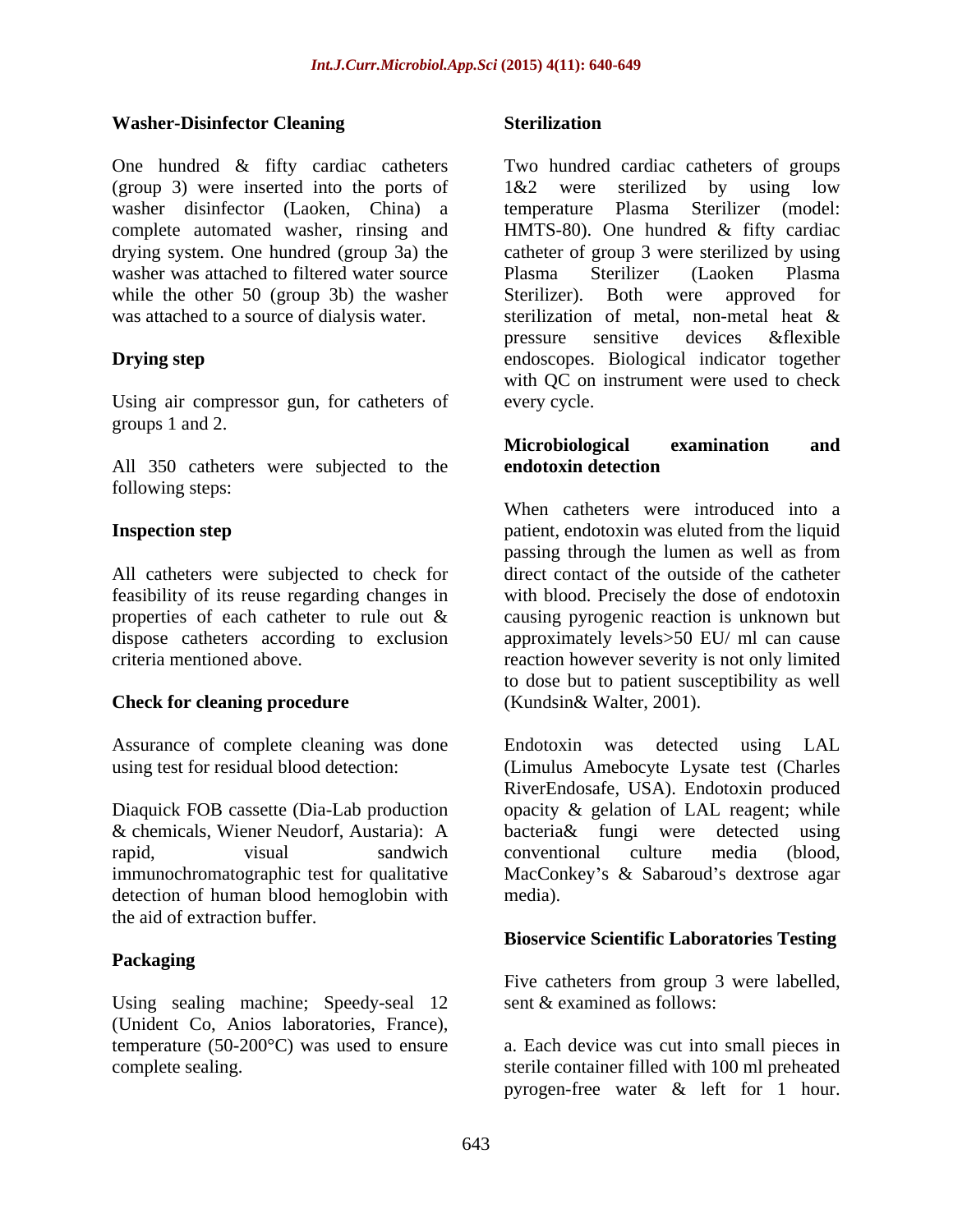Membrane filtration was done, 2ml of filterate was used for endotoxin assay while

Endotoxin assay: was done using together with the catheters tested by turbidimetric kinetic LAL test KTA Bioservice Scientific Laboratories as shown according to manufacturer's instructions in table (3). (Charles River Endosafe, Germany). Absorption was measured using Tecan Table (4) revealed that the problem of Sunrise Mikrotiterplatten- Lesegrat, residual endotoxin even on all sterilized Germany. Evalution of results was done items not only cardiac catheters remain a using software EndoscanV . The 5 catheters big issue in reuse even for surgical were selected randomly from the positive instruments that were rinsed with good samples. Sample 1&4 from group 3a quality water & may be improved if a (washed in washer/disinfector attached to pretreatment of reprocessing water is used in filtered water source) samples 2, 3 & 5 from Central Sterile Supply Department (CSSD). group 3b (washed in washer /disinfector attached to filtered water used for dialysis The designation of SUD denotes exclusively unit) the manufacturer's definition and not the

catheters cleaned manually (72%); washing (12%) while washing in washer disinfectors with ports fitting catheter sizes revealed only one positive out of 150 tested catheters (0.7%) with highly significant difference (p value  $< 0.005$ ) as shown in table (1).

catheters (18%),in group 3b connected to water source used for dialysis machines only 2 out of 50 revealed (4%) revealed positive

results as shown in table(2).

the remaining membranes were immersed in Endotoxin assay revealed levels less than 50 thioglycolate broth & soya-bean casein EU/ml which mean they are mostly non digest broth then incubated for 72 hours at pyrogenic. Cultures done after sterilization, 37° C& examined for microbial growth. to detect if there were living organisms or not, were negative for microbial growth in table (3).

**Results and Discussion** entertainment general, manufacturers are not interested in Detection of residual blood, clots or debris and hence refuse to give any information as revealed positive results in 72 out of 100 to whether & how their single use devices catheters in ultrasonic irrigator improved company, for example, can decide to cleaning efficiency that only residual blood designate a stainless steel forceps for single was detected in 12 out of 100 catheters use only, even though it can be easily & intended purpose as per legislation. In the reprocessing of their single use devices can be reprocessed and resterilized. A safely sterilized. Canada seems to be in the forefront of implementing a reuse policy, hospitals in the United States tend to fear legal consequences (Krause, 2000).

Regarding endotoxin detection manual which were used in Ain Shams University cleaning with washing with filtered dialysis Hospital during the period from April to water revealed endotoxin in 98 out of 100 July, 2013& from March to September catheters (98%), endotoxin was detected in 2014. Different catheter lengths (73 and 87 90 0ut of 100 catheters (90%), while in cm) and shapes were included in our study group 3a it was detected in 18 out of 100 with no significant difference in sterilization Our study included 350 cardiac catheters efficacy.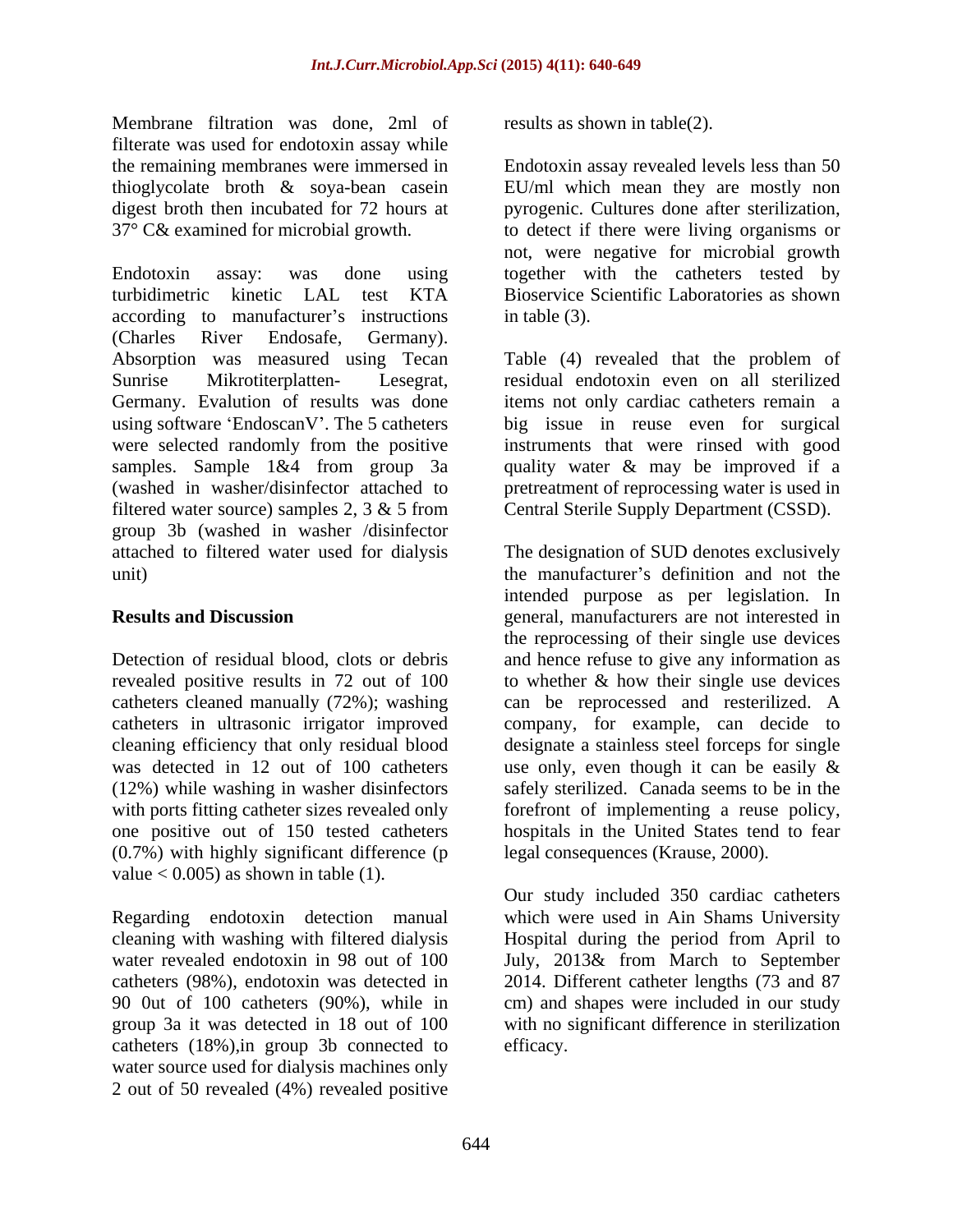Some SUDs may not be amenable to reprocessing. Reprocessed SUDs should be capable of withstanding necessary cleaning, first cleaning. This discrepancy may be disinfection or sterilization, and continue to explained by working on different device & comply with all applicable FDA use of different cleaning techniques. requirements after each instance of reprocessing, up to the maximum number of Our study detected that there were blood times that the devices are intended by the residues on manually cleaned cardiac reprocessors to be reprocessed (Compliance Policy Guide, 2010). *Kovach* (2011) who revealed that more than

Our study clearly showed that from contaminated with blood soil residue after manually cleaned and sterilized cardiac catheters 72% showed residual blood or debris. While US irrigator as a method of In this work, it was found that 98% of cleaning revealed 12% positive results while  $\frac{\text{group}}{90\% \text{ of group 2 \& } 18\% \text{ group} 3a, 4\%}$ the use of fully automated washer- group3b cardiac catheters were positive for disinfector revealed only 0.7% positive endotoxin by LAL test which indicated

Our work results of manual cleaning were *colleagues* (2003) who found that devices the complete removal of bloody materials minor bacterial contamination. Random blood proteins may enter the blood circulation, possibly together with infectious

In addition, *Peter* (2004) found that there was conflicting evidence in the literature reviewed regarding the safety and *Lee and his coworkers* (2003) published effectiveness of single-use device reuse. eight cases of pyrogenic reactions that About (50%) of the studies for occurred two or three hours after the cardiovascular medical devices concluded that the reprocessing and reuse of the SUDs findings were published by *Reyes and his* under investigation was safe and effective *coworkers* (2005) in USA where 25 cases of under stringent controls but the other studies identified evidence of residual organisms, catheterization. These were due to presence bio-material and device deterioration after reprocessing and difficulties generalizing study results because of model specificity. Our results revealed that inspite that the

*Humphries and his coworkers* (2006) who showed that (18%) of the tested endoscopes were still positive for blood residue after the explained by working on different device & use of different cleaning techniques.

catheters, similar results were revealed by (50%) of the tested flexible endoscopes were contaminated with blood soil residue after the first and second cleaning.

catheters. presence of endotoxins in cardiac catheters In this work, it was found that 98% of group, 90% of group 2 & 18% group3a, 4% after plasma sterilization.

matched & agreed with *Spach and his* Our study results were also higher than with long narrow lumens such as catheters (2008) who showed that cardiac catheters and endoscopes present serious problems for assigned for reprocessing revealed only and verification of cleanliness. During reuse samples taken from reprocessed catheters of these devices residual organic debris or were sterile and free from pyrogens. Among agents.  $\blacksquare$  temperature up to 37.5°C were observed. results concluded by *Heeg and his coworker* minor bacterial contamination. Random a total of 161 prospectively surveyed patients, 16 cases with a short increase of <sup>o</sup>C were observed. Only results of group3 were matched with Heeg & co-worker, 2008.

> initiation of heart catheterization. Similar *coworkers* (2005) in USA where 25 cases of tremors and fever were identified after heart of bacterial endotoxins in reused catheters.

LAL test proved positive endotoxin the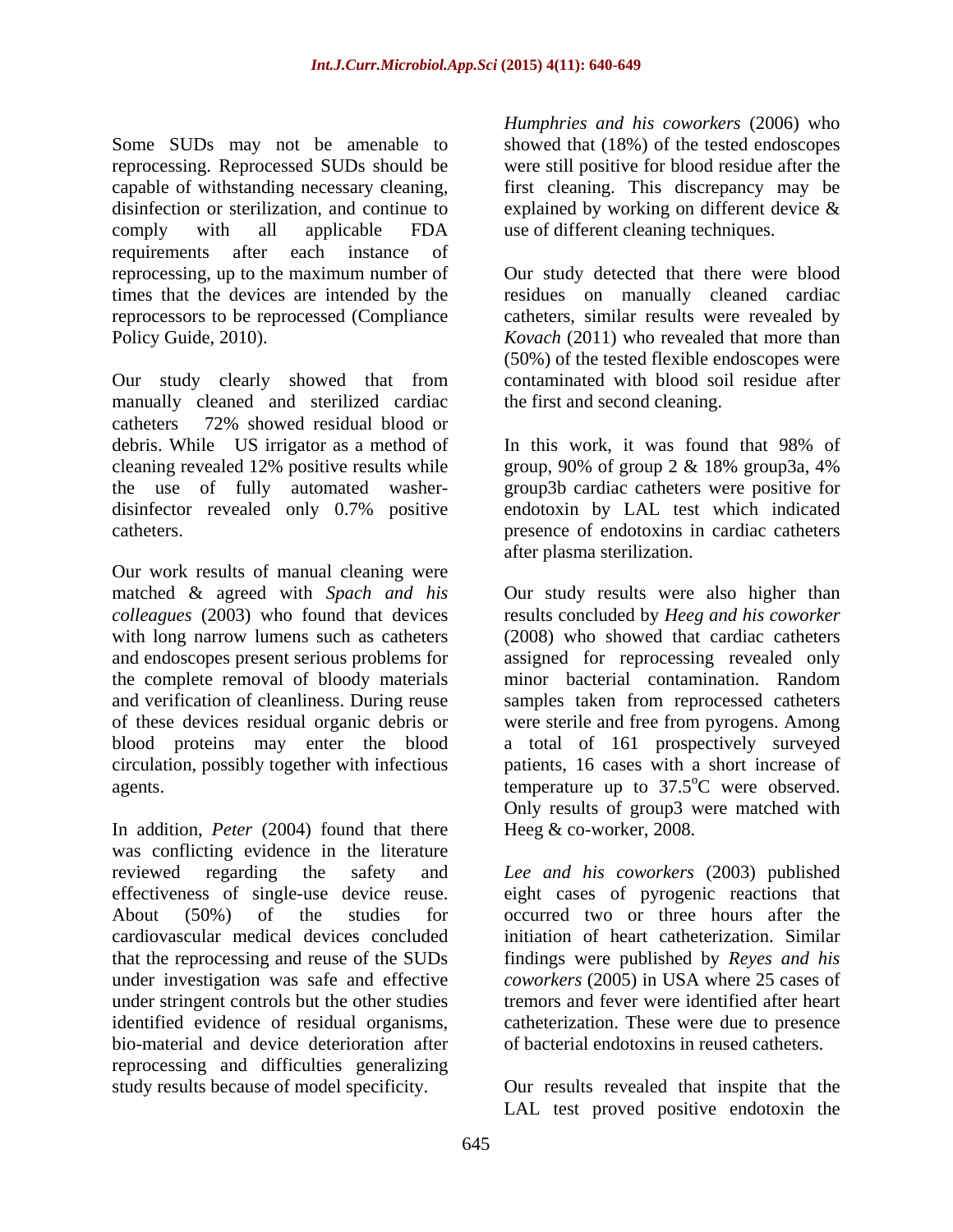the pyrogenic level which is 50 EU/ml. the bacteria.

*Kundsin and his coworker* (2001) detected *Peter Sch* (2011) also reported that none of the presence of endotoxins in recycled heart catheters by using the Limulus Amoebocyte Lysate test. Thirteen recycled catheters were recovered which contained 50 pg/mL or more of endotoxins per catheter.

*Duffy and his colleagues* (2007) also investigated an outbreak in Belo Horizonte the viability of nonresistant or nosocomial<br>Hospital in which 25 patients presented with organisms and viruses. Additionally, Hospital in which 25 patients presented with pyrogenic reactions after reused heart catheters. destruction of fragile devices.

In 2005 at Colorado State (USA), endotoxin contamination in a cardiac catheter lab caused the death of two patients and sickened another five patients. Endotoxin levels were 10 to 30 times greater than normal in the sickened patients *(Milt, 2009).*

Pyrogenic reactions reported also in many hospitals after reusing coronary angioplasty catheters and its accessories and this was estimated by *Mak and his coworkers* (2008), *Gremandi and his colleagues* (2008), *Jacobson and his colleagues* (2003), *Cookson and his coworkers* (2007) and *Frank and his colleagues* (2008).

*Canadian Healthcare Association* (2006) also showed that during air-drying of the catheters a thin protein film may become bacterial growth detected on any of the firmly attached to the surface of lumen or cultures, which indicated that the firmly attached to the surface of lumen or cultures, which indicated that the halloon resulting in poor penetration of the reprocessed catheters are effectively balloon, resulting in poor penetration of the reprocessed catheters are

*Alfa and his colleagues* (2006) showed that absence of bacterial growth in cultures when long parrow lumens were inoculated botained from angiographic catheters when long narrow lumens were inoculated with bacteria, microbial killing by ethylene oxide( EO) is detrimentally affected by the presence of 10% serum and 0·65% salt in the bacterial suspension. It was hypothesized<br>that the combination of serum and salt that the combination of serum and salt that using of peracetic acid to sterilize

levels detected by Bioservice Scientific caused a poor penetration of the gas into the Laboratory indicated they are not reaching narrow lumen and, as a result, protection of the bacteria.

the reprocessed single use instruments were

effectively cleaned, disinfected, or sterilized. This condition provided an opportunity for the viability of nonresistant or nosocomial organisms and viruses. Additionally, reprocessing procedures resulted in material

All cases of pyrogenic reactions reported were due to the fact that endotoxins are heat stable (boiling for 30 minutes does not destabilize endotoxin), but certain powerful oxidizing agents such as superoxide, peroxide and hypochlorite have been reported to neutralize them. Endotoxins, although antigenic, cannot be converted to toxoids, which are toxins that are no longer toxic *(Milt, 2009).*

In our work there was no bacterial growth on conventional culture techniques after plasma sterilization of the 350cardiac catheters (100%).

cleaning and sterilization agents. sterilized. As well as, *Ravin and his* This result agreed with the study of *Aton and his colleagues* (1994) who showed no bacterial growth detected on any of the cultures, which indicated that the reprocessed catheters are effectively *coworkers* (2003) who demonstrated the absence of bacterial growth in cultures obtained from angiographic catheters submitted to sterilization in ethylene oxide which agreed with our results.

> *Bryce and his colleagues* (2007) also found that using of peracetic acid to sterilize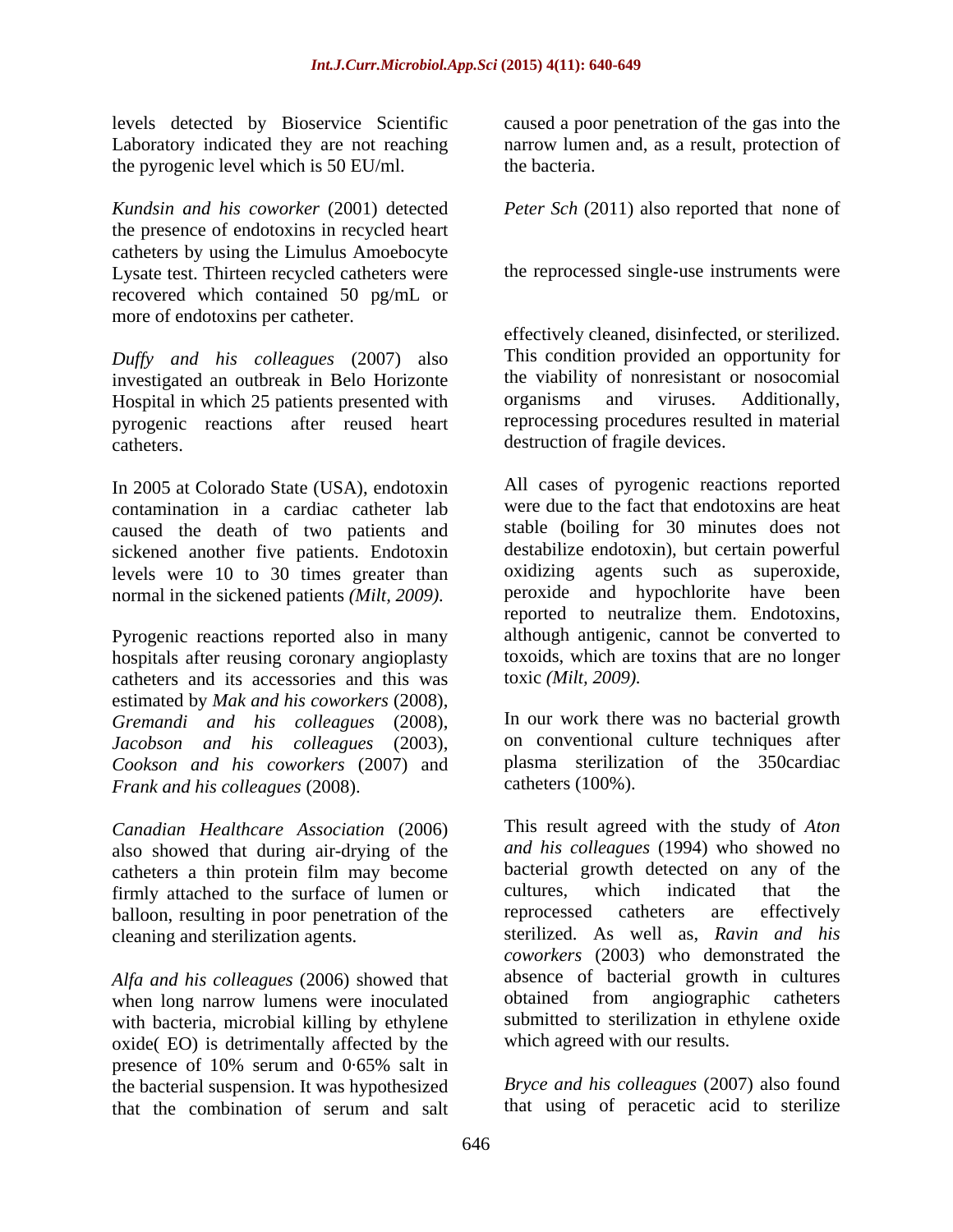angioplasty catheters resulted that 349 cultures of reused catheters had no bacterial

growth. The contract of the contract of the contract of the contract of the contract of the contract of the contract of the contract of the contract of the contract of the contract of the contract of the contract of the co

**Table1.** Results of residual blood testing as a marker of cleaning efficiency in the 3 groups

|                |                            | Positive  | Negative    | P value |
|----------------|----------------------------|-----------|-------------|---------|
| Group 1        | $(100 \text{ catheters})$  | 72(72%)   | 28 (28%)    | < 0.05  |
| Group $\angle$ | $(100 \text{ catheters})$  | 12(12%)   | 88 (88%)    | < 0.05  |
|                | Group 3a,b (150 catheters) | $(0.7\%)$ | 149 (99.3%) | < 0.005 |

**Table.2.**Results of LAL test for endotoxin detection after sterilization of catheters of the 3 groups

| LAL             | Positive<br>$\sim$ | Negative                       | P value |
|-----------------|--------------------|--------------------------------|---------|
| 1(100)<br>Group | 98(98%)            | (20)<br>$\angle$ ( $\angle$ /0 | < 0.005 |
| Group $2(100)$  | 90(90%)            | $10(10\%)$                     | < 0.005 |
| Group $3a(100)$ | 18(18%)            | 82 (82%)                       | < 0.005 |
| Group $3b(50)$  | 2(4%)              | 48(96%)                        | < 0.005 |

**Table.3.**Results of endotoxin assay of 5 catheters done by Bioservice Scientific Laboratories

| Sample                                                                                                          | Tndotox <sub>1</sub> | Endotoxin      | Positive Product Control | Validity                                                 |
|-----------------------------------------------------------------------------------------------------------------|----------------------|----------------|--------------------------|----------------------------------------------------------|
|                                                                                                                 | conc.EU/ml solution  | Conc.EU/device | " covery rate%           |                                                          |
|                                                                                                                 | - 0.22               |                | - 1720/<br>- 1037        |                                                          |
|                                                                                                                 |                      |                |                          | v aliu                                                   |
|                                                                                                                 | . വര<br>,,,,,        |                | - 86%                    |                                                          |
|                                                                                                                 |                      |                |                          | the contract of the contract of the<br>Not Valid         |
| the contract of the contract of the contract of the contract of the contract of the contract of the contract of | $\sqrt{10E}$         |                | 1110/                    | v anu<br>the contract of the contract of the contract of |

\*r-value<-0.98/PPC

Recovery rate: 50-200%

entotoxin content of  $-ve$  control <0.005 EU/ml

**Table.4**.Distribution of the studied tests results residual blood test, LAL and cultures among the 3 studied groups

| $T_{\alpha \alpha}$ to<br>$1 \text{e}$ sts | $Negative$                                   | Positive | Main problem |
|--------------------------------------------|----------------------------------------------|----------|--------------|
| Residual Blood test                        | $\angle$ 00                                  | 85       | Residual     |
| LAL                                        |                                              | 208      | endotoxin    |
| Culture                                    | $\sim$ $\sim$ $\sim$<br>$\sim$ $\sim$ $\sim$ |          |              |

According to Pantos and his coworkers reprocessed catheters non pyrogenic.

washer/disinfector were promising for removal of residual blood & debris from cardiac catheters, the use of pretreated water as that used for dialysis made the

(2013), reused catheters did not result in an Implementation of the protocol on wide increase in the risk of infection and that scale study is highly recommended for catheters were sufficiently durable to be limited resources hospitals that use manual reused well in excess of five times. cleaning for life saving emergency cardiac In conclusion, results of cleaning by physical safety  $\&$  functionality of catheterization for poor patients, yet the physical safety & functionality of reprocessed cardiac catheters need to be verified.

### **Acknowledgment**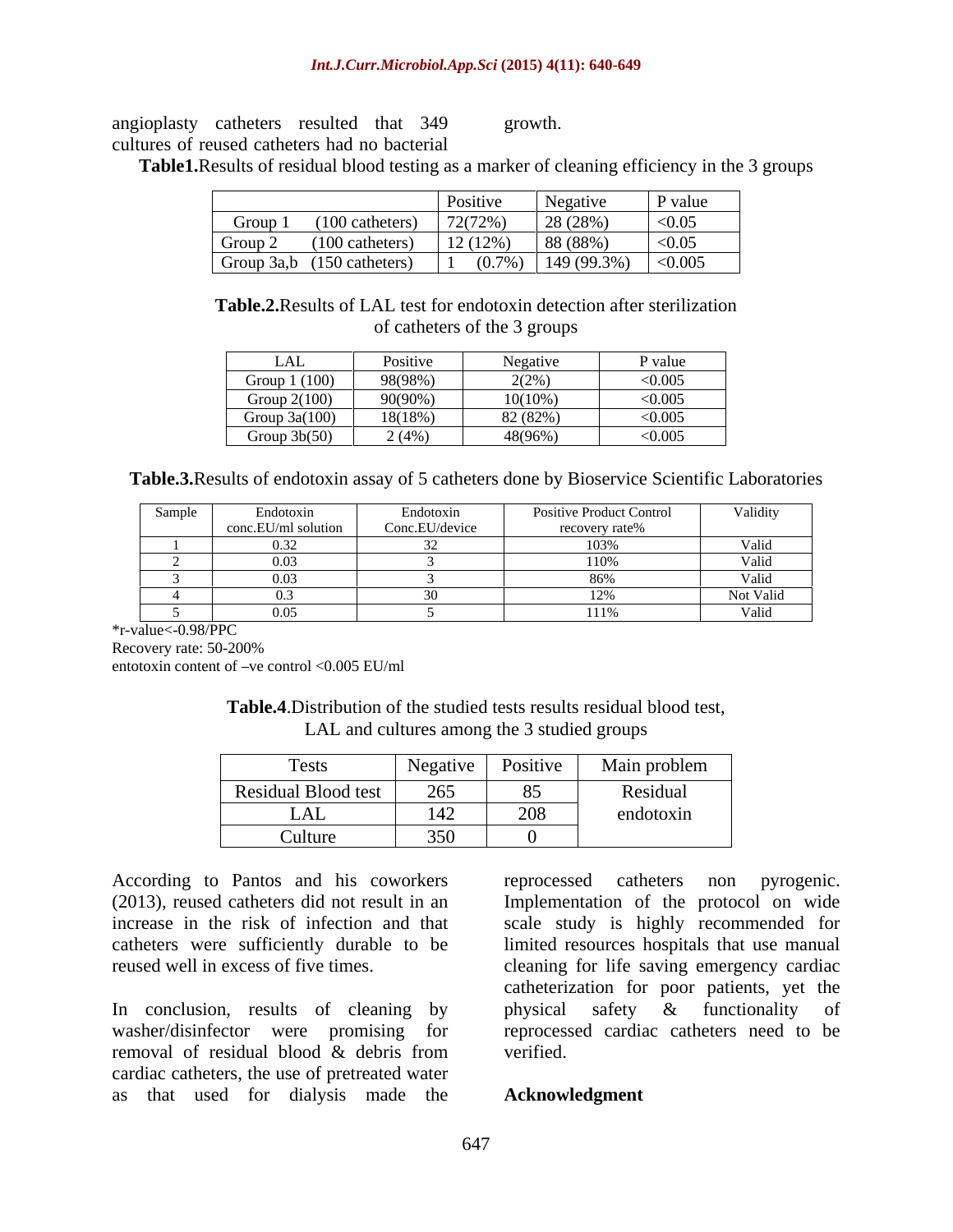To LAOKEN Company, China for undergoing cardiac catheterization modification of port size of washer disinfector to fit for cardiac catheters medicine cups. Cathet Cardiovasc

- 
- reprocessing reusable accessories.
- 
- Association of Perioperative Registered
- 
- Bryce E and Roberts F (2007):When the biological indicator is positive
- Canadian Healthcare association, (2006): facilities. Press, Ottawa, Ontario, 91:889-898.
- Compliance Policy Guide (2010): M and Burke J (2003): Fever, chills investigations; Chapter: 300: 214-
- Cookson S, Nora J and Kithas J (2007):

**Reference** Diagn; 42: 12-18. Pyrogenic reactions in patients associated with contaminated glass Diagn; 42: 12-18.

- Alex F (2010): Decontamination of medical Pinheiro S and Pearson M (2007): devices. Policy. NHS; 1:4-13. Improving water quality can reduce Alfa M (2000): Methodology of pyrogenic reactions associated with Gastro Endosc Clin N Am; 10:361-<br>
Control Hosp Epidemiol; 24(12): 378. 955-960. Duffy R, Couto B, Pessoa J, starling C, Pinheiro S and Pearson M (2007): pyrogenic reactions associated with reuse of cardiac catheters. Infect Control Hosp Epidemiol; 24(12): 955-960.
- Alfa M, Olsen N and De Gagne P (2006): Frank U, Herz L and Daschner F (2008): automated washing with the reliance **Infection** risk of cardiac endoscope processing system and its catheterization and arterial equivalence to optimal manual angiography with single and multiple cleaning. Am J of infect Control; 34:561-570. Cardiol, 11: 785-787. Infection risk of cardiac catheterization and arterial use disposable catheters. Clinic
	- Nurses (AORN) (2006): Crochet D (2008): Risks of reusing Recommended practices for coronary angioplasty catheters. sterilization in preoperative practice Results of an experimental study. settings, standards, recommended Cathet Cardiovasc diagn; 38:123 practices, & guidelines. Denver.co; and 130. Gremandi G, Sellal O, Grimandi F and coronary angioplasty catheters. 130.
- 347-354. Heeg P and Herz L (2008): How effective Bracklo M and Marczak reprocessing cardiac sterilization? U(2012):Reprocessing cardiology Infect Control Hosp Epidemiol; devices: Reviewing 15 years of 28(9): 435-437. reprocessing cardiac sterilization? 28(9): 435-437.
	- experience in Germany.European Humphries and Kovach B (2006): Cardiology;8(2): 82-83. Improving your flexible scope Humphries and Kovach B (2006): cleaning process. Infect control Today J, 3: 198-201.
	- investigating autoclave failures. Ischinger T, Neubauer G and Ujlaky R Infect control Hosp Epidemiol; (2002):Reuse of single use devices 18:654-660. after quality assured reprocessing: The reuse of single use medical aspects.Potential for savings in devices, Guidelines for healthcare interventional cardiology.Z kardiol; hygienic,legal,economic 91:889-898.
	- Canada; 301-305. Jacobson J, Schwartz C, Marshall H, Conti Inspection, compliance, and hypotension with single and enforcement, and criminal multiple use disposable catheters, M and Burke J (2003): Fever, chills Cathet Cardiovasc Diagn; 9:39-46.
	- 218. Kovach S (2011): How can you tell your flexible scope clean? ASGE, 58:2-9.